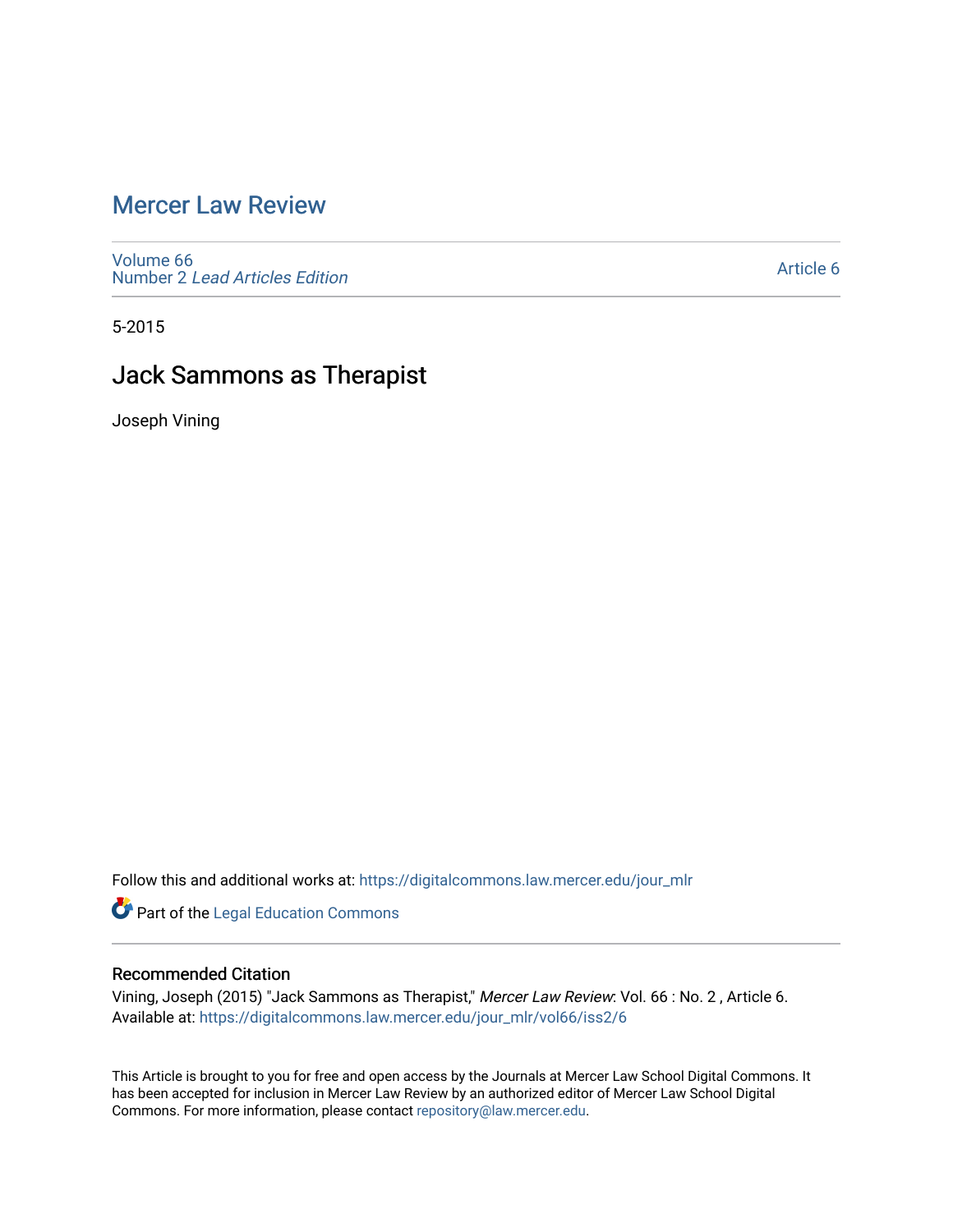# **Jack Sammons as Therapist**

## **by Joseph Vining"**

This has been one of my deep fears-that people around me might put simple pleasure as enough reason for living, and that **I** might be unable to persuade them otherwise and would have to believe they were ultimately serious in saying so.

"There *is* only pleasure out there to seek," people often say. As for accepting pleasure as "enough," I can imagine them telling me that it is always easier to accept something as enough if there is nothing more. They would remind me how rich the basic pleasures are if sought and achieved, of consciousness itself, of sex, of the taste of food, of strength and health, of the thrill of winning a game and at once beginning the game again.

They would also say none of this that is enough has any meaning. There is no need for meaning. Meaning is superfluous as **well** as illusory.

I have feared all this with a personal fear. There is always an inner temptation, I think, to be as modest as possible with one's own view and one's own doubts, and therefore temptation to conclude despite one's doubts that because others all around believe this, I actually, deep down, do too. Then there would be not much between me and death.

Except that **I** know Jack Sammons. I talk with him and what he says stays with me. I read his work and if I'm in a library reading room people say "Quiet" at my unrepressed grunts of delight as I finish a sentence.

What would Sammons do with me if I came to him with my fear? He would take me back to my own experience of music and poetry, he would take me to law, and he would turn me toward the natural world as such. He would show me a connection to the transcendent in all of them, named so without any embarrassment of speech, a connection through

**<sup>\*</sup>** Hutchins Professor of Law Emeritus, University of Michigan Law School. Yale University (B.A.); Cambridge University (M.A-); Harvard University **(J.D.).** Fellow, American Academy of Arts and Sciences. Life Member, American Law Institute. Life Member, Clare Hall, Cambridge.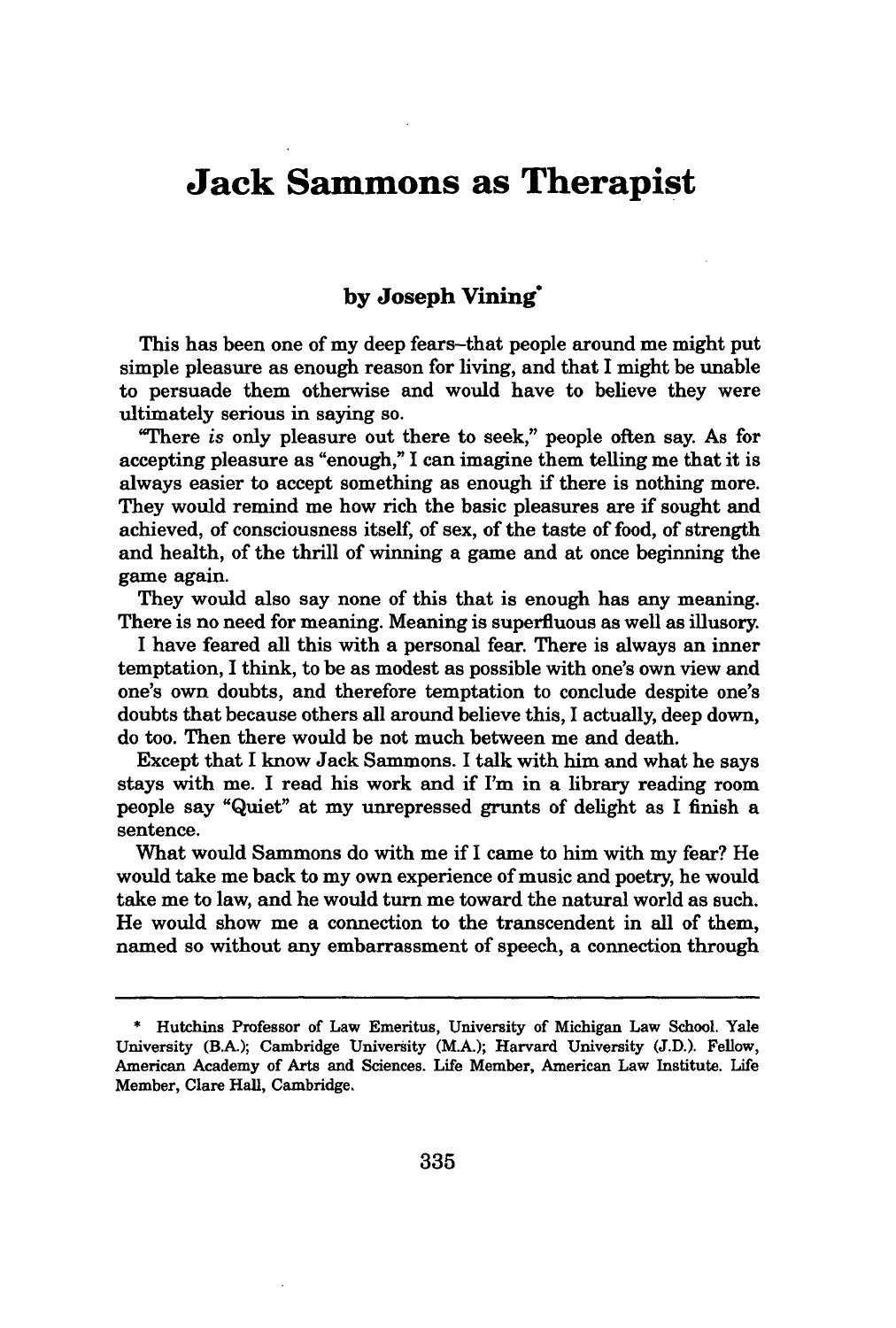which they can bring meaning into our world to exist there as purpose and presence. All of them, including law. Sometimes law is particularly unlucky in those who take it up. Law reached out to Sammons and implored, and is rejoicing that he did take it up. There is no one like him.

#### **I.** Music **AND** LAW

I think Sammons would take me to music first. Someone with fear that there is nothing in the world for us save pleasure might observe that notes in music go up and come down, go up and come down; come down because there is nowhere else to go but down. It would be un-Sammons-like for him to turn to Shelley in reply, "[But] music lift[s] up the listening spirit/ Until it walk[s], exempt from mortal care/ Godlike, o'er clear billows of sweet sound."1 That would be to shout, and Sammons doesn't shout. But he might just draw me forward and say again what he wrote after I gave him my favorite performance of the Archduke Trio - he has allowed me to suspend here the sacred trust of epistolary confidence: "I'm very tempted," Sammons said, "to try to imagine a judge who treated law in the way that Beethoven, at least the later Beethoven, treated music: one who radically, but respectfully, changed it forever; one so trusted by the muse that she listened to 2 him."2

Sammons would take me from music to law, and through law back to music. The boldness, the originality, the genius in his doing this and in the way he does it astonishes. I will refer to three of his recent *pieces-Censoring Samba: An Aesthetic Justification for the Protection of Speech,* from **2008;3** *The Law's Mystery,* from 2011;4 and *The Law's Melody*, from 2013.<sup>5</sup>

**<sup>1.</sup>** PERcY BYSSHE **SHELLEY,** Prometheus Unbound: **A** Lyrical Drama in Four Acts, *in* THE MAJOR WORKS **229, 273** (Zachary Leader ed., Oxford World's Classics **2009)** (act **II,** sc. 4, lines **77-79).** The original reads: "And music lifted up the listening spirit */* Until it *walked... ." Id.* Sammons has reached for Shelley elsewhere. **I** have ruined the sound of these lines in the text to bring them into the present tense for Sammons to speak.

<sup>2.</sup> Letter from Jack Sammons to Joseph Vining (Mar. **26, 2012)** (on file with author).

**<sup>3.</sup>** Jack L. Sammons, *Censoring Samba: An Aesthetic Justification for the Protection of Speech,* **37 STETSON** L. REV. **855 (2008)** [hereinafter Sammons, *Censoring Samba].*

<sup>4.</sup> Linda L. Berger **&** Jack L. Sammons, *The Law's Mystery,* 2 **BRIT. J. AM. LEGAL STUD.** <sup>1</sup>**(2013)** [hereinafter Berger **&** Sammons, *The Law's Mystery].*

**<sup>5.</sup>** Jack L. Sammons, *The Law's Melody, in* **LEGAL** AFFINITIES: EXPLORATIONS **IN** THE **LEGAL** FoRM OF THOUGHT **79** (Patrick McKinley Brennan, H. Jefferson Powell **&** Jack L. Sammons eds., **2013)** [hereinafter Sammons, *The Law's Melody].*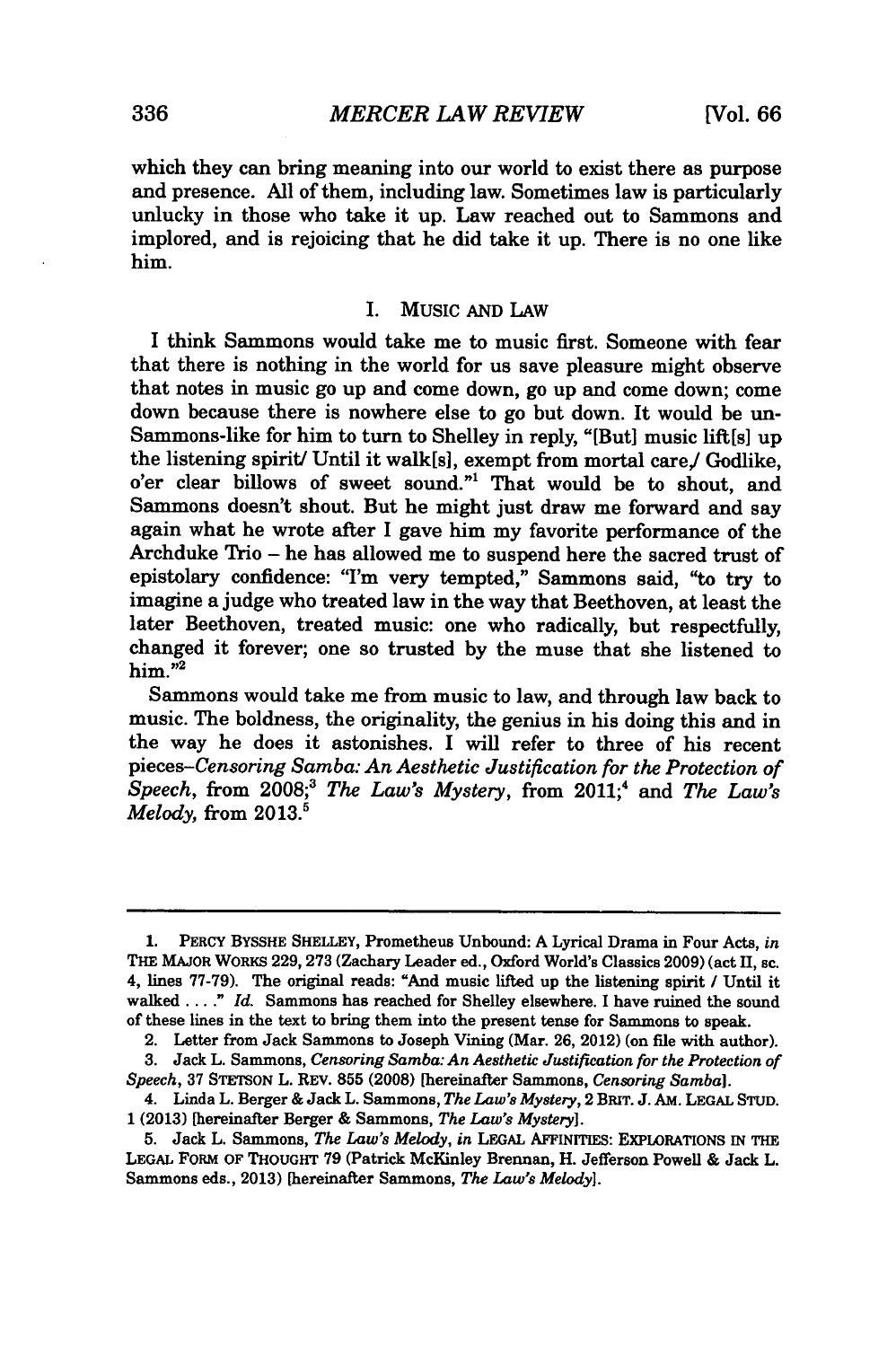### *A. Music*

*Censoring Samba* moves to a Brazilian context to understand freedom of speech. A bold move in itself, but one that moves toward an understanding less centered on our own First Amendment and what may be culture bound in its literature, and more suited to a protected value that now appears as a basic human right.<sup>6</sup> The music Sammons looks to here is Samba, popular not classical, and with it he raises our arguments about what "speech" is and why its protection matters to a new level.<sup>7</sup> The universal application of what he says emerges naturally-perception and understanding are borne up by the undoubted universality of music.

The work is cast as a response to those today who would have judges in this country acknowledge that the protection of speech they provide is a political ordering of values on their part, not really a matter of "principle." American judges do not adequately explain the extent of their protection of speech-their unique reluctance to silence speech. It seems not the product of inferential reason, "pretheoretical." Sammons responds, yes, it is "pretheoretical," and he points us to "activities that we commonly recognize as self-justifying or, said differently, within the category of non-inferentially (and pretheoretically) justified. The easiest and most common examples of these are play and art" whose justifications are found "in the experience of the thing itself."8

In the course of placing expressive speech in this same kind of activity, Sammons calls up Justice Holmes as an example-Holmes so well known for his defense of free speech:

Justice Holmes's own approach, viewed over time, showed little consistency between each attempted articulation of ajustification. Each one, for Justice Holmes, became inadequate to the task and, at the end of his career, he was left only with a vague but certain intuition that something important was going on, something well worth defending.<sup>9</sup>

Justice Holmes often said that he did not believe his own theory of free speech, "which **[as** Holmes wrote to Harold Laski in 1919] did not mean he believed in something opposed to it," but "little as [he] believe[d] in it as theory [he] hope[d] [he] would die for it.""0

*<sup>6.</sup> See, e.g.,* **LEE C.** BOLLINGER, UNINHIBITED, ROBUST, **AND** WIDE-OPEN: AFREE PRESS FOR **A** NEw CENTURY (2010).

**<sup>7.</sup>** *See* Sammons, *Censoring Samba, supra* note **3,** at 861 **&** n.22, 881-85.

**<sup>8.</sup>** *Id.* at **855-59.**

**<sup>9.</sup>** *Id.* at **887-88.**

**<sup>10.</sup>** *Id.* at **886-87 &** n.111, **887-88** (alteration in original) (quoting GEOFFREY R. **STONE,** PERILOUS TIMES: FREE **SPEECH IN** WARTIME **203 &** n.279 (2004) (citing Letter from Oliver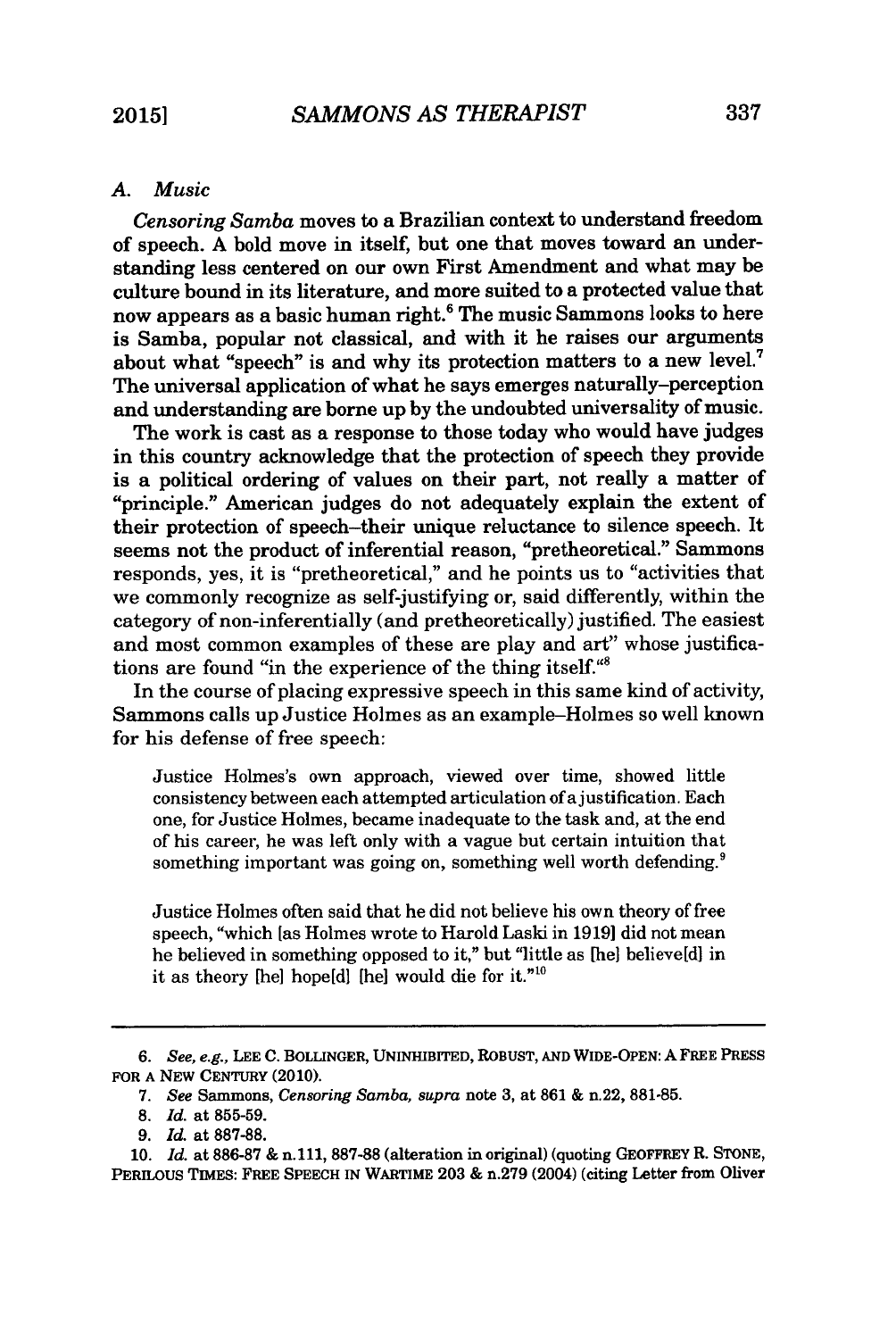Sammons's offer here is to help begin to understand the "something important" that is going on still, an "act of *hospitality,"* as Sammons puts it, "toward[] our very real selves. It need not be anything else or serve us in some other fashion." $11$ 

*Censoring Samba* is one of the most revealing and exciting pieces of writing I have read, dauntingly clear, crystallizing, as it were, from all the range of what inarticulately bathes us and sustains us. It is simply a beautiful piece of work. The piece is more than a bit like its subject, self-authenticating, the kind of thing it is so very rare to read. It gave me new hope for the future of the effort he has devoted his life to, this part of law that is the reflective part.

### *B. Mystery*

*The Law's Mystery* takes up the phenomenon central to our professional practice of law, the judicial opinion. Initially a conference presentation in 2011, it was published in  $2013$ ,<sup>12</sup> together with Linda Berger's response to it in a detailed analysis of one well-known opinion, *Cohen v. California.13* The guiding question in it is what makes an opinion good or great, with staying power, or poor, with a short half-life as a statement of and about the law.

Sammons begins with what a judge's opinion is about, which is law with a singular article before it, what we call "the law." The piece is in many ways a condensation of much that Sammons has given us. Since its length is that of law review articles before the invention of the word processor, and it is too beautiful not to quote, I want to draw some full paragraphs from it here:

This immaterial and yet external 'law" somehow discloses itself to us, .. . since nothing we can say about it (and, therefore, none of our ways of thinking about it) is sufficient to let us know what it is. This is surely mysterious and, because a law that is beyond our conceptions of it is also beyond our control to some extent, it is unsettling in its uncertainty.

This characteristic of "law" as resting upon mystery and uncertainty is, however, also the source of the law's enchantment for us, however little we may now acknowledge it. It is this enchantment that we depend upon for law to be authoritative over us, as we hope it will be, rather than authoritarian and reducible to the political and thus to

Wendell Holmes to Harold Laski (Oct. **26, 1919))).**

**<sup>11.</sup>** *Id.* at **885, 888.**

<sup>12.</sup> Berger & Sammons, *The Law's Mystery, supra* note 4, at **2-3.**

**<sup>13.</sup>** 403 **U.S. 15 (1971).**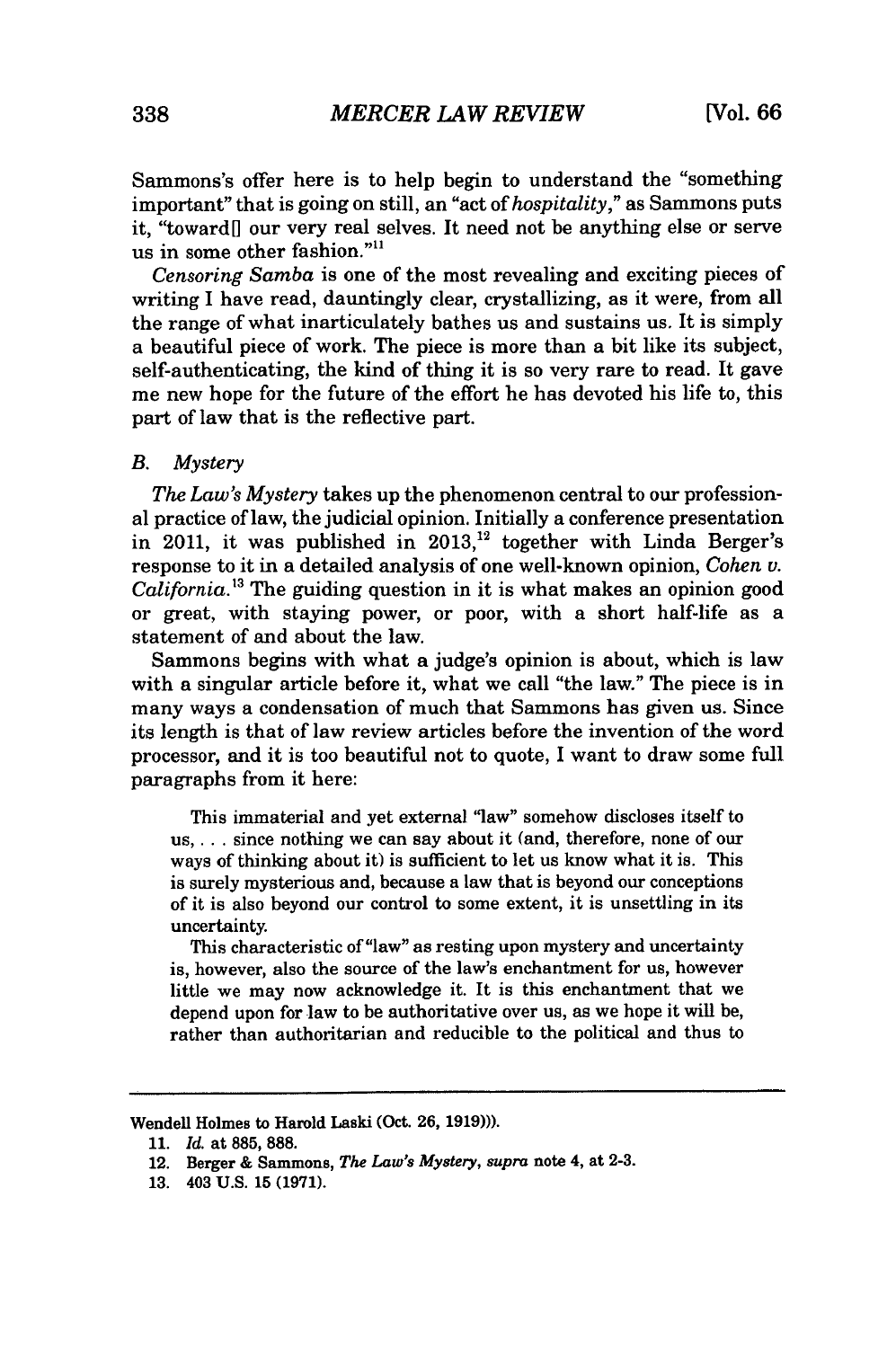power. In simple terms, the mystery of the law-its being beyond us in this way-is its legitimate authority over us. The task this imposes upon us, the one I undertake here, is to explore a way of thinking such "law" without destroying it by concealing from ourselves its mystery or avoiding its uncertainty.

This law, which discloses itself to us, does so through the openings that language provides. For our culture, judicial opinions are its primary way of doing this. Yet judicial opinions can do this only when judges resist the temptations towards control and avoidance I have described and are sufficiently humble before the law that they are willing to become inconsequential to opinions they have written in order to permit the law to speak.<sup>14</sup>

Further on in the piece he says, "The power of a great opinion is not just that 'it lets us see, but [through language] *it lets us see the seeing.""' <sup>5</sup>*And further still, "[Jiudges . .. who have these capabilities **. .** . are judges who seek *'to change the world,' but only 'to change it into itself.*<sup>'"16</sup>

At this point Sammons turns to music to evoke what "see the seeing" and "change the world into itself" can mean or, better, feel like. Here it is classical music rather than the popular music of *Censoring Samba.* The example he chooses is the Ode to Joy, the end of Beethoven's Ninth Symphony, which is now the Anthem of Europe.

What follows is a marvelously gentle leading of his reader into the familiarity of "mystery" in everyday life-

those odd and surprising moments in which something strikes us as something we already knew but did not know, until that moment, that we knew it **....** not something predictable, but something that suddenly and often surprisingly appears as that which must be, although you did not know this before its appearance. Inevitability then, in art and in opinions, appears only in the performance and can be known in no other way.

It is a very ordinary and common perception.<sup>17</sup>

The mark of all great poetry, Sammons says using Harold Bloom's words, is "phrasing that cannot be avoided, that *must* be... . **[It** is] the

**17.** *Id.* at **8.**

 $\mathbf{1}$ 

<sup>14.</sup> Berger & Sammons, *The Law's Mystery, supra* note 4, at 4-5 (footnotes omitted).

<sup>15.</sup> *Id.* at 8 (alteration in original) (emphasis added) (drawing the phrase from JAMES **C.** EDWARDS, THE PLAIN **SENSE** OF THINGS: THE FATE OF RELIGION IN *AN* **AGE** OF NORMAL NIHILISM 212 (1997)).

**<sup>16.</sup>** *Id.* at 11-12 (emphasis added) (drawing the description of the artist from ROWAN WILLIAMS, **GRACE** AND NECESSITY: REFLECTION ON ART AND LOVE 18 (2005)).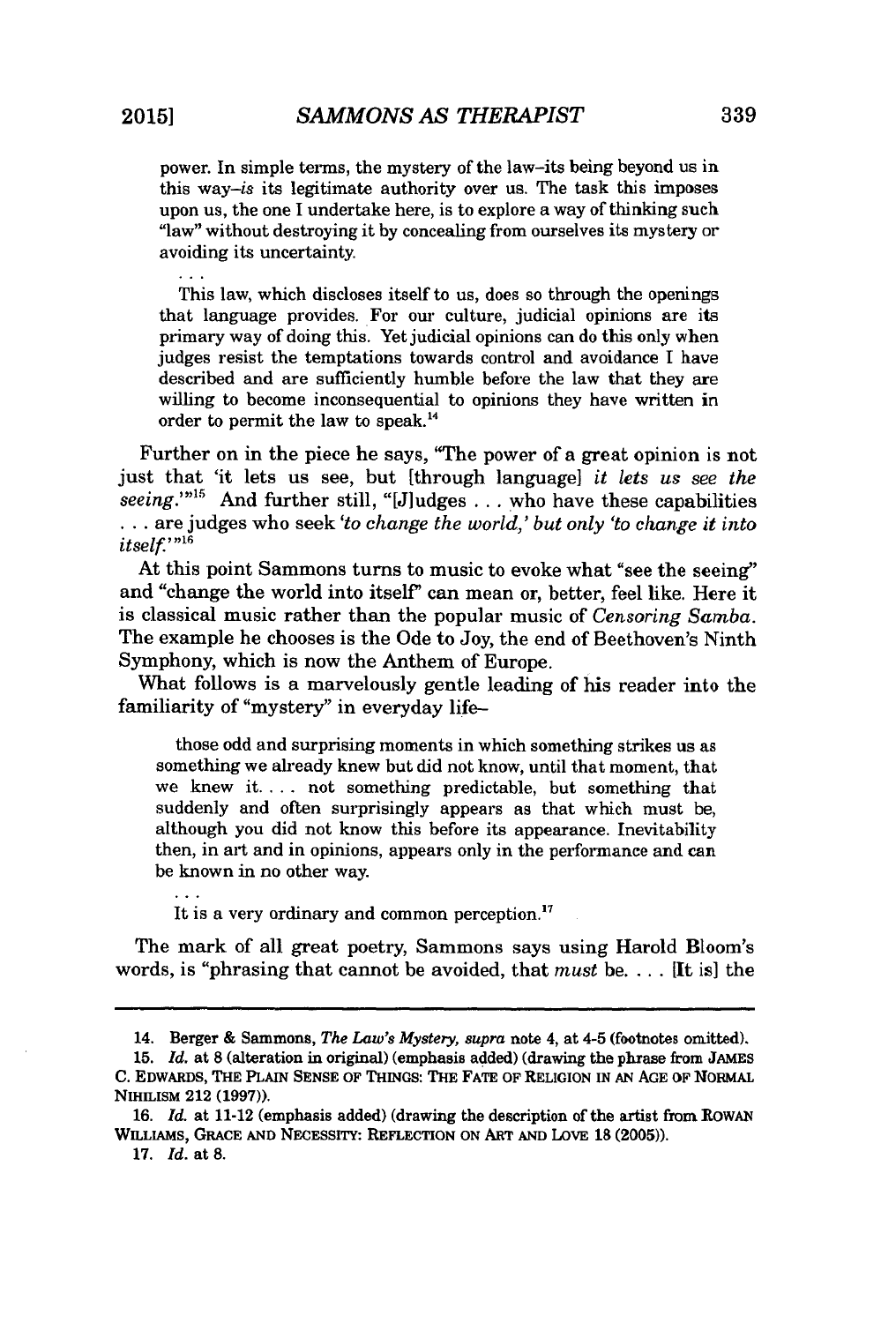uncanny power of unavoidable  $\ldots$  phrasing.<sup> $n8$ </sup> The greatness of Beethoven's music is that it is "the product of Beethoven's ability to discover what the next note has to be," Sammons says drawing from Leonard Bernstein.<sup>19</sup> The so-called "joy melody" in the Ode to Joy, here I quote Sammons again, "was the product of an enormous struggle over very many years for Beethoven. At the end of the struggle he wrote in the margin notes: 'Ah! Here it is! It's been found. . . . "<sup>20</sup>

In 2013, the contemporary composer John Tavener said much the same: "It's not so much a question of finding my voice as finding *the* voice."21

Like Sammons, I have been intrigued **by** the use in law of the word "found," really since beginning law school. **A** judge or lawyer finds the law. We do not say it's something new he made up on the spot. Everyone's attitude toward it would change utterly. What Sammons is doing in this extraordinary series of works looking to music is to take seriously law's authority and our dependence on it. Those newly engaged today in what they call the "empirical study of law" do not take authority seriously, and they are no more realistic than the "legal realists" of various kinds that flourished in the last century. It is Sammons rather who is doing empirical work, and at a time when it was never more important.

#### *C. Melody*

*The Law's Melody*,<sup>22</sup> from 2013, the third of these works on music I want at least to draw attention to, takes us into the inner workings of music and the way in which they illuminate the inner workings of law and legal practice. "[Olur perception of melody, our experience of it," Sammons observes,

[Dlisplays for us a third way of perceiving and, **by** analogy, suggests a way around the division of internal and external that so haunts our jurisprudence.

What music reveals for us is a non-conceptual mode of knowing and a different dimension of being that our ordinary understanding of experience obscures from us or even denies. Note, quickly, that this

**<sup>18.</sup>** *Id.* at **9** (second alteration in original) **(quoting HAROLD** BLOOM, **THE** ART **OF** POETRY **36, 39** (2004)).

**<sup>19.</sup>** *Id.* **at 9 &** n.27.

<sup>20.</sup> *Id.* at **10** (alteration in original) (quoting **ESTESBAN BUCH,** BEETHOvEN's NrNTH: **A POLITIcAL HISTORY 103 (2004)).**

<sup>21.</sup> Allan Koozin, *John Tavener Dies at 69: Composer with Eye on God,* N.Y. **TIMEs, Nov. 13, 2013, at A25** (emphasis added).

**<sup>22.</sup> Sammons,** *The Law's Melody, supra* **note 5.**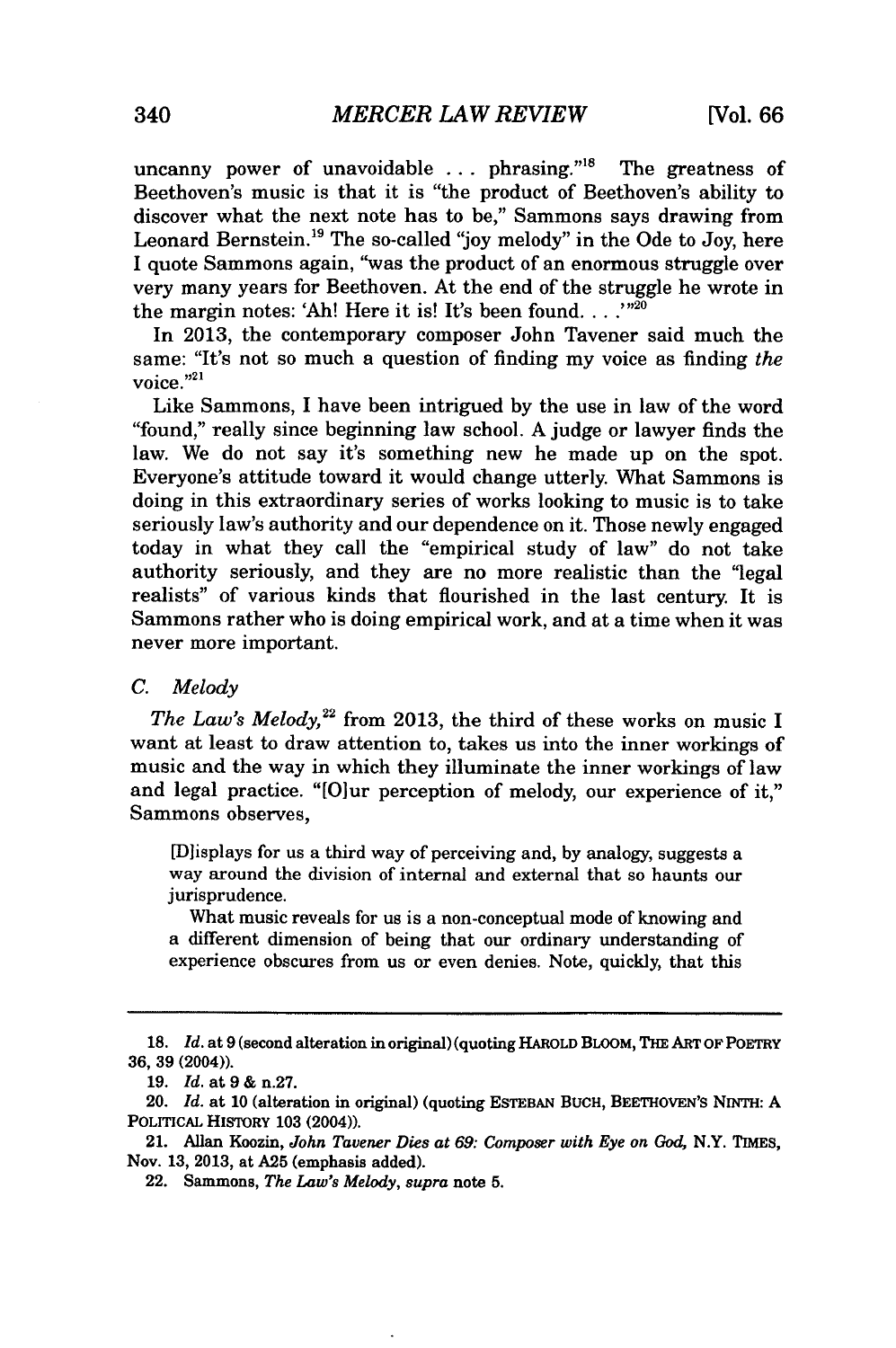need not be about something transcendent in the common understanding of this term, for this does not transcend our abilities to perceive, but is a matter of our ordinary perceptions, available to anyone who can hum a tune. Accordingly, no particular belief other than a belief in our perceptions is required. Music, it is said, reveals to us another world, and this is true, but, as in Rilke's observation, it is the same as this one.

It is this different dimension revealed to our perception, this "excess" if you will, of the things we perceive that music, more clearly than anything else, reveals to us.

Musicians, by which I mean composers, performers, and audiences, must attend to this excess as reality. They must seek it out in the particularity of the work. How utterly useless ordinary realism would be to them! To attempt music in a world that took for granted where the boundary lines of our perceptions are to be drawn would always be futile; it would be to miss entirely what music is.

With this understanding of the reality of music, we can readily understand how a good composer or performer can be described as revealing as new meaning something that is there to be revealed in the tones, the rhythm, and the melodies, of music. This is not to suggest that composing is only a revealing of what is there. It is not to say that composing is not creative. It is to say that in music any distinction between the two is inherently suspect...

If we want to understand how law can have its own ontology **...** we need only think of the law in the same way as we have been thinking of music.<sup>23</sup>

This essay too is beautiful, original, provocative. It has, I think, a classic quality to it. All is said, about things so large, in such a quietly crafted way, so normal a tone of voice. If not discovered by all those who should discover it, the history of works of such quality makes me confident it will be in due time. I do not know when I have read something in or about this aspect of the world hearing inside myself such steady, repeated noises of admiration and hope. Over and over again, to sentence, phrase, summing up, opening up, the only response possible for me has been in some way a physical one, underlining, circling-or, as I confessed before, making a noise out loud like one of our cousin animals might make.

**<sup>23.</sup>** *Id.* at **83-85** (footnotes omitted).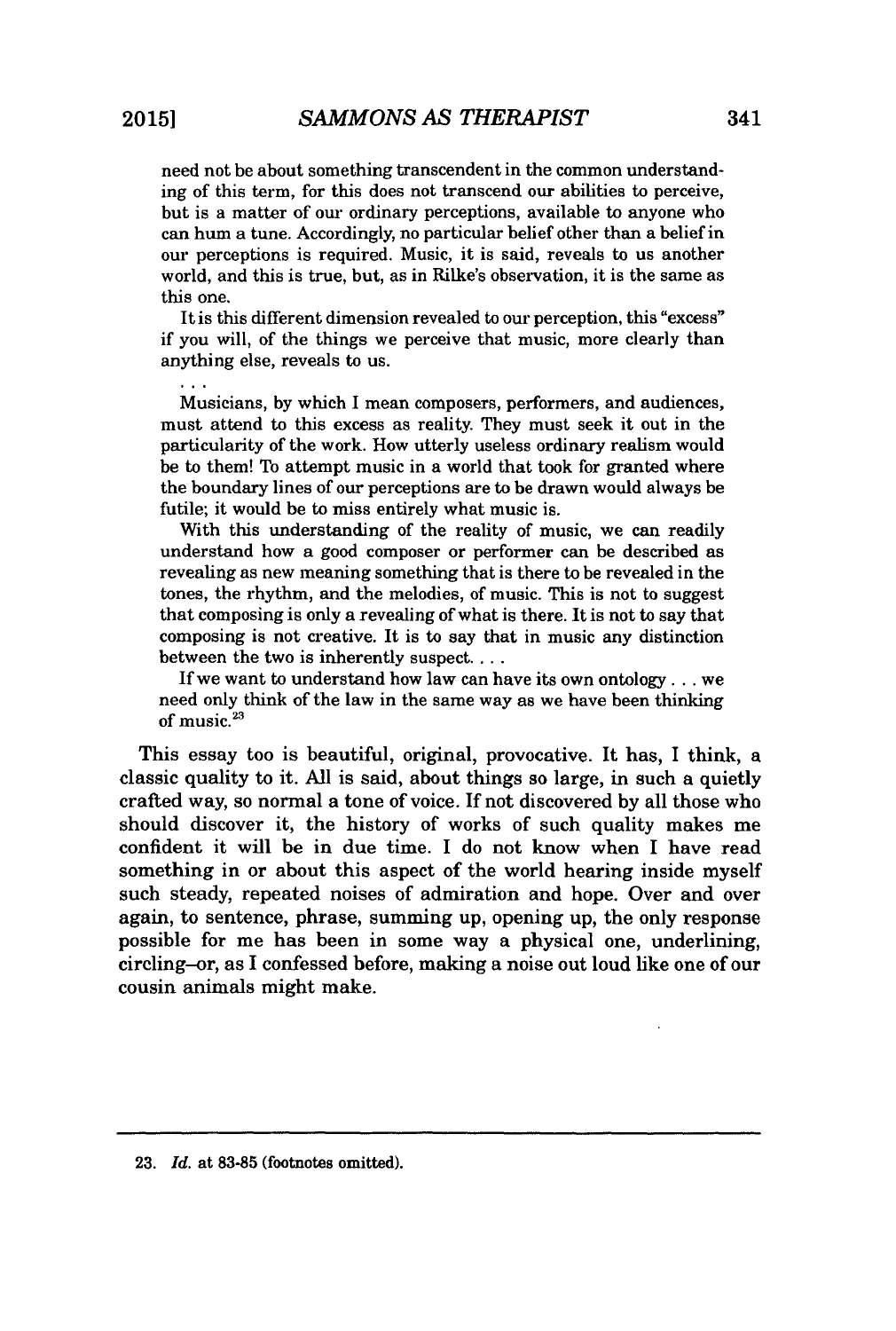#### II. **MEANING** IN THE NATURAL WORLD

Then the third of the places Sammons would take someone burdened with the fear I described: the natural world as such, after music and poetry, and law.

In moving to this third place Sammons displays again the empirical in his work, his attention to the breadth and depth of human experience without leaving anything out. **I** sent him, really needing to know what he might say, a review of Arthur Danto's *What Art Is* in which the reviewer Ian Ground brings in "Kant's dictum,... 'work of art must be recognized to be such and not nature.' And Wittgenstein too, **. . .** 'the work of art compels us-one might say-to see it in the right perspective, whereas without art the object is a piece of nature like any other. $124$ 

There are of course many contemporary examples of assertions all around that there is a gulf between things human and things natural. Alan Lightman, a much read and much honored expositor of contemporary cosmology, recently summarized what he took to be a scientific view of Nature:

Our comfort with nature is an illusion.

**...** For all of recorded history, humankind has had a conflicted view of nature.

**I** would argue that we have been fooling ourselves. Nature, in fact, is mindless....

Nature is purposeless. Nature simply is. We may find nature beautiful or terrible, but those feelings are human constructions.... There is no mind on the other side of the wall.<sup>25</sup>

Knowing how incompatible with Sammons's way with the world such axiomatic assertions are, **I** sent him with the Kant and the Wittgenstein also part of a book that has stayed with me since **I** stumbled upon it, Philippe Jaccottet's *Landscapes with Absent Figures*,<sup>26</sup> to suggest a context for what Sammons might say to help me. I will put here paragraphs from it, and end with Sammons's response because there is no better way to end than Sammons speaking.

Here is Jaccottet, after having described in detail a landscape that had struck him:

 $\mathbf{A}$ 

<sup>24.</sup> Ian Ground, *No Accident,* Times Literary Supp., Oct. **25, 2013,** at **9** (reviewing **ARTHUR C.** DANTo, WHAT ART Is **(2013)).**

**<sup>25.</sup>** Alan Lightman, *Our Lonely Home in Nature,* N.Y. TIMES, May **3,** 2014, at **A19.**

**<sup>26.</sup>** PHILIPPE JACcOTrET, **LANDSCAPES WITH ABSENT FIGURES** 114-18 (with Preface **by** Michael Hamburger) (Mark Treharne, trans., **1997).**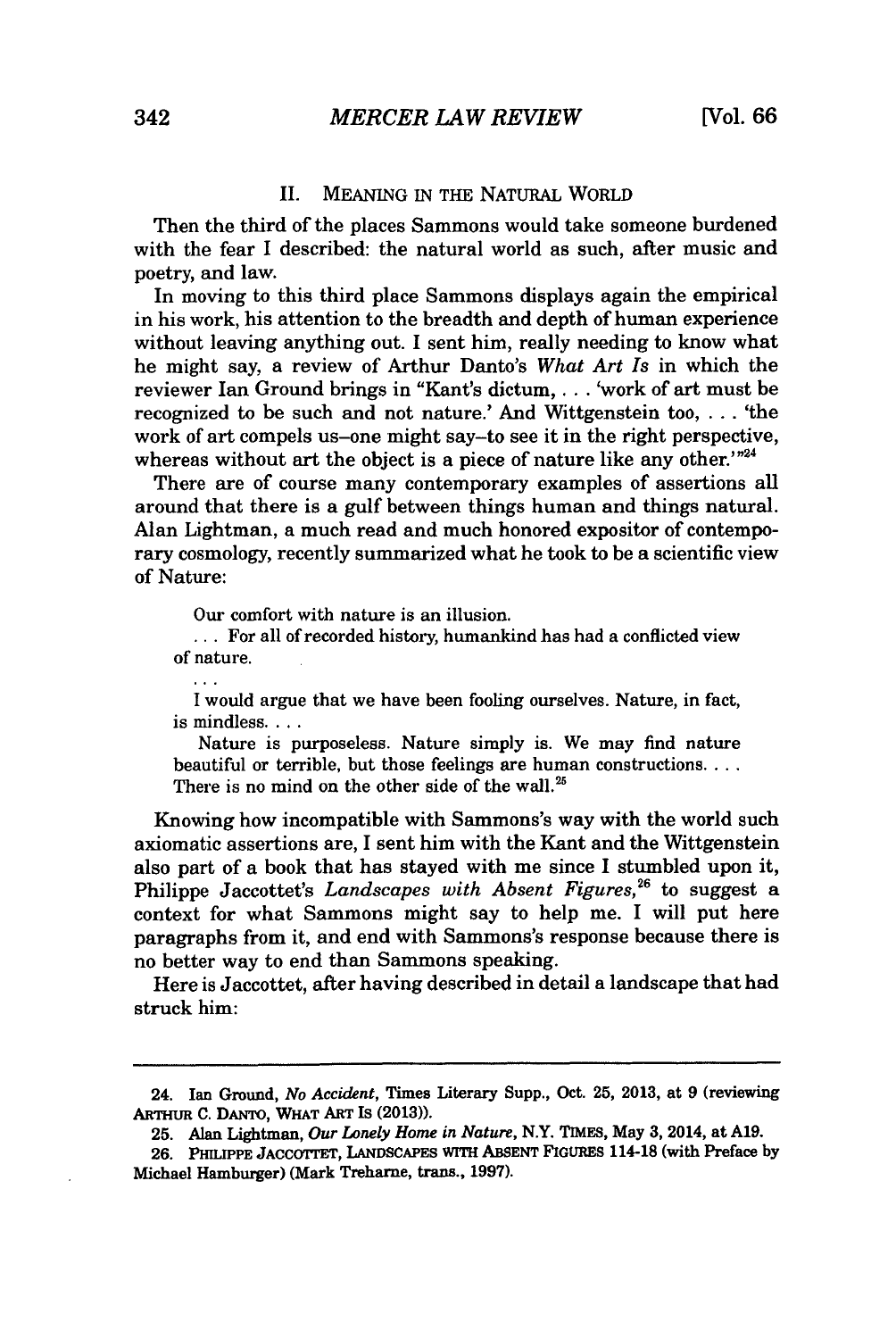Once we had started up again towards the top of the plateau, the wind whistling in the pines seemed to be coming from the ends of the earth; a coomb appeared through the tree trunks, with harvested cornfields and one bare, earth-coloured field. All *this* is what struck me, all this together, and for no reason at all. Things, the world. The body of the world.... **. All** this is what distinguishes poetry from history-from a certain sort

of history-and from all forms of science. The way I was suddenly entranced by this scene was quite as much influenced by the flight of the egret as by the sound of the wind, the pure line of the ramparts, or more primitively designed tombs. The convergence of all these things provoked words which were still living and absolutely not some reconstruction of the past, nor even a meditation.... I *did* not meditate upon the fate of empires .... I embraced all these signs together, and only if I had been able to select and arrange them would they have had something to say to others in turn, in the form of words.<sup>27</sup>

### Here is Sammons's response:

Those pages are about as wonderful as writing can get precisely because, as he says, what *strikes us* is "all this together, and for no reason at all," and all we can do, as he has done, is select and arrange. He is, in words you and I might use I think, trying to describe a musical world, one that, like music, has its own way of meaning. How different this is from an aesthetic appreciation of nature; how different it is from what Kant and Wittgenstein seem to have in mind in the quotes. It does seem to me now that nature (in its complexity and its tragedy) and art (in its complexity and its tragedy) both render truths that can be compared and that each dictates the perspective each requires for truth. Our problem is paying attention. I think this means we must think of thinking as that which Jaccottet does before he select[s] and arranges. Perhaps that is the test of poetry, no?<sup>28</sup>

**<sup>27.</sup>** *Id.* at **117-18** (emphasis added).

**<sup>28.</sup>** Letter from Jack Sammons to Joseph Vining (Dec. **5, 2013)** (quoting **JACCOIrET,** *supra* note **26,** at **117)** (on file with author).